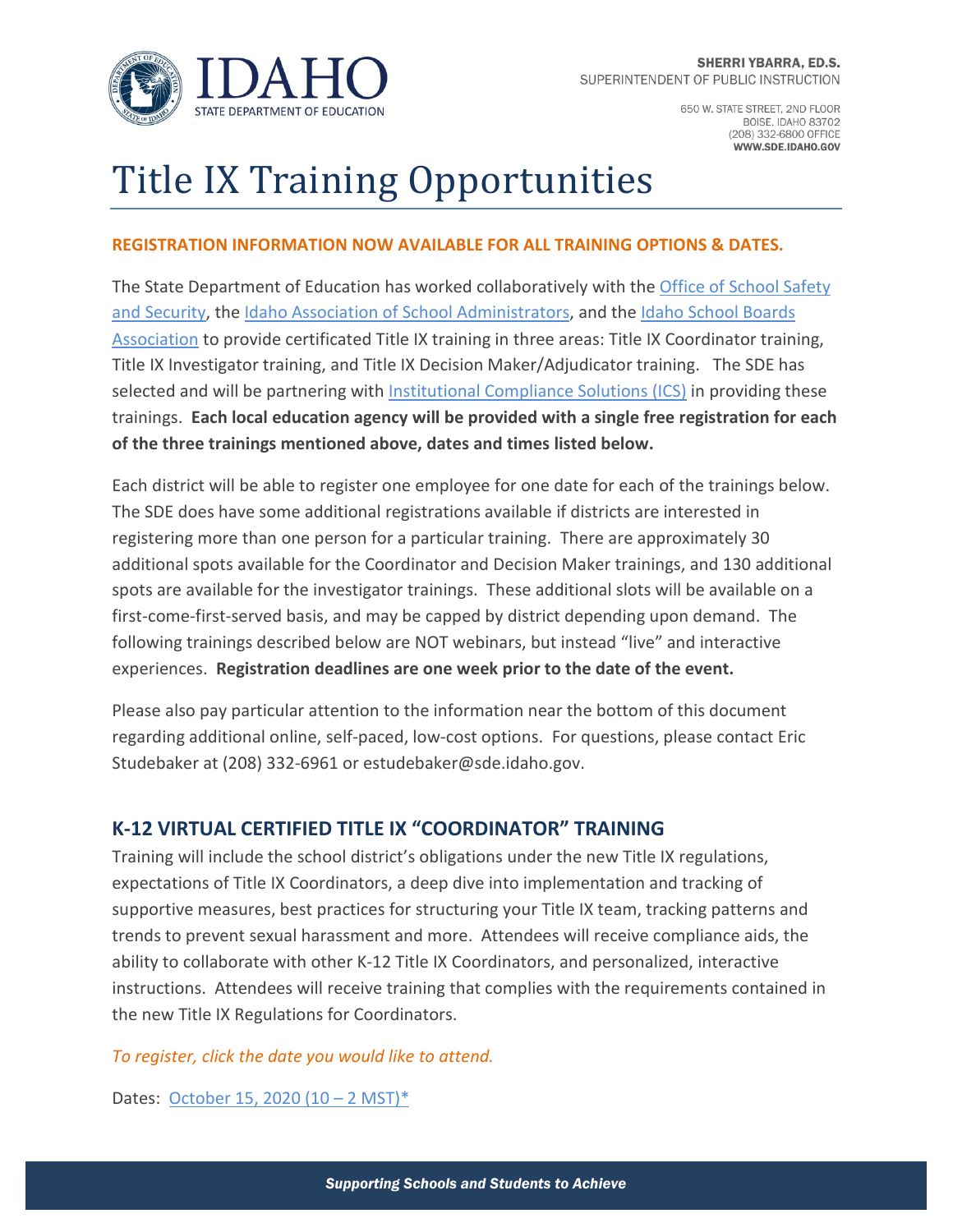[November 5, 2020 \(10 –](https://form.jotform.com/202435437624150) 2 MST)\* [January 14, 2021 \(10 –](https://form.jotform.com/202434992535156) 2 MST)\* One additional date TBA\*

*\*Each of the trainings are available for up to 50 total participants on a first-come-first-served basis.*

# **K-12 VIRTUAL CERTIFIED TITLE IX "INVESTIGATOR" TRAINING**

This intensive training is appropriate for K-12 Title IX Coordinators, School Administrators, and others responsible for conducting investigations into student and/or employee misconduct. The instructive sessions will include detailed information regarding the evolution of Title IX, investigative best practices, challenges faced by investigators, report writing, and litigation trends resulting from investigations. Participants will also work through hypothetical situations with their peers to put the education into practice.

*To register, click the date you would like to attend.*

Dates: [October 1, 2020 \(10 –](https://form.jotform.com/202435385721150) 2 MST)\*\* [November 18 \(10 –](https://form.jotform.com/202435562117146) 2 MST)\*\* [January 20, 2021 \(10 –](https://form.jotform.com/202435632937154) 2 MST)\*\* [February 18, 2021 \(10 –](https://form.jotform.com/202435041901139) 2 MST)\*\*

*\*\*Each of the trainings are available for up to 75 total participants on a first-come-first-served basis.*

## **K-12 VIRTUAL CERTIFIED TITLE IX "DECISION MAKER" TRAINING**

Training for Title IX decision makers is critical and now mandatory under the new Title IX regulations issued on May 6<sup>th</sup>, 2020. The sessions will include an overview of Title IX and the new regulations, the definition of sexual harassment and the scope of program/activity, how to serve impartially in the role, the role of advisors and parents in the process, how to conduct relevancy assessments, burdens of proof and more. This training will incorporate hypotheticals to put the training information into practice and compliance aids.

*To register, click the date you would like to attend.*

Dates: [October 6, 2020 \(8 –](https://form.jotform.com/202435082562147) 11 MST)\* [November 19, 2020 \(8 –](https://form.jotform.com/202435718429155) 11 MST)\* [December 10, 2020 \(8 –](https://form.jotform.com/202435456827156) 11 MST)\* [January 21, 2021 \(8 –](https://form.jotform.com/202435409221142) 11 MST)\*